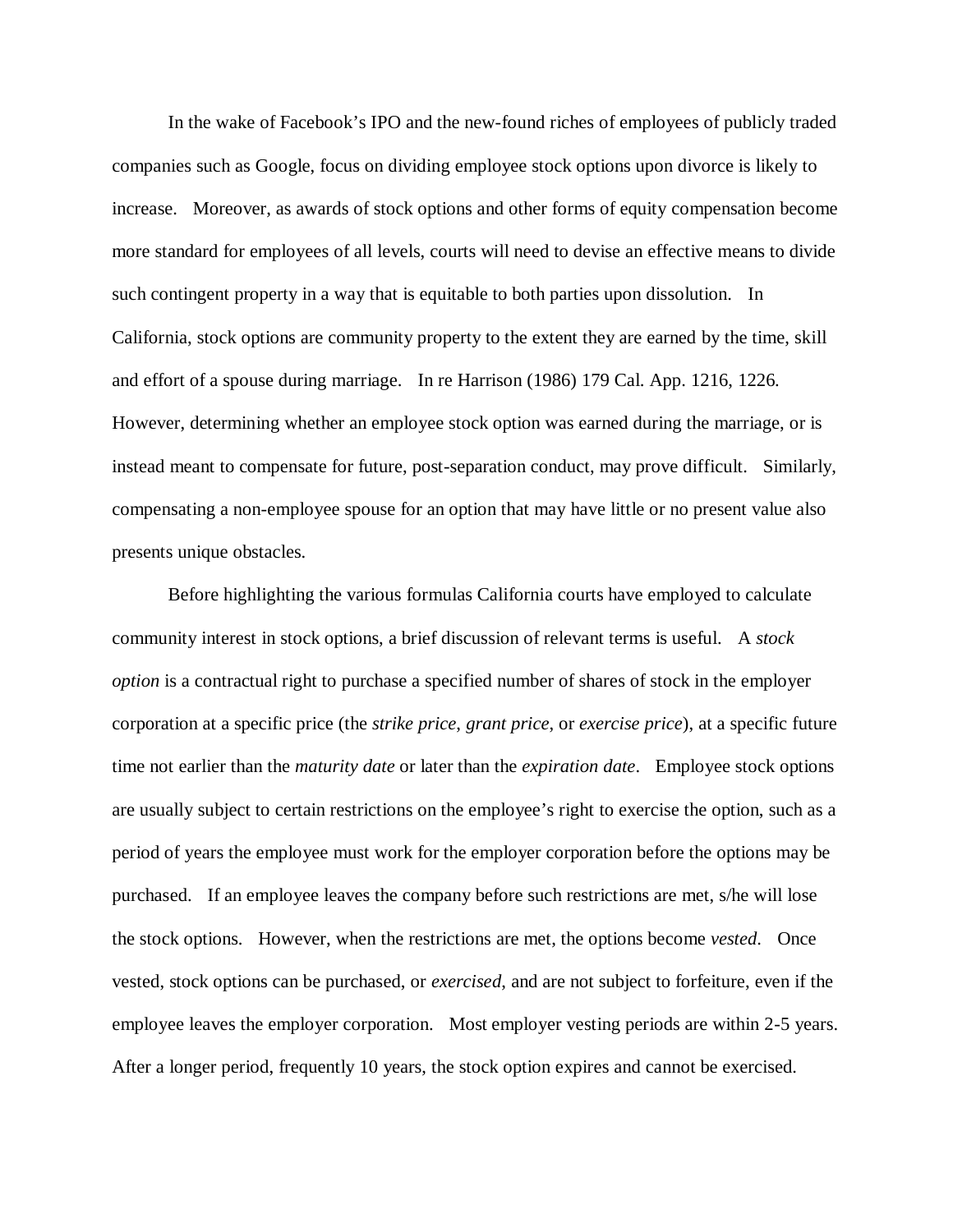A *restricted stock option* or *restricted stock award* and *restricted stock units* are slightly different than the traditional stock option. With a restricted stock award, the employee receives a number of shares outlined in a restricted stock agreement with their employer. The employee owns the stock. A restricted stock unit ("RSU") is instead a promise by the employer to deliver stock at a later date. The amount of shares, per unit, is usually outlined in the restricted stock agreement. Both the restricted stock award and the restricted stock unit are usually based on future events occurring, such as the length of the employee's time with the company or company performance obligations (such as revenue growth).

With a restricted stock award, an employee receives legal title to company stock at the time the grant is made, but faces substantial risk of forfeiture back to the employer company until certain conditions are fulfilled. The RSU is instead the right to stock ownership in the future. No stock is actually issued to the employee when the RSU is granted; the shares are not outstanding until they are released to the employee after certain conditions have been met. As such, an RSU is not transferable or actually owned by the employee until the vesting period has passed. Before vesting, the RSUs are simply an unfunded bookkeeping entry for the employee's company, rather than issued shares. Thus, an employee with RSUs does not have voting rights during the vesting period. However, although an RSU offers no ownership rights until vesting, it may provide for dividend payments depending on the provisions of the restricted stock agreement.

Although the tax implications of a grant of a restricted stock award are different from those associated with traditional stock options, the same marital versus non-marital issues apply to a division of restricted stock options upon divorce. That is, a court will likely consider when the restricted stock was granted (i.e. before or after separation) and whether the restrictions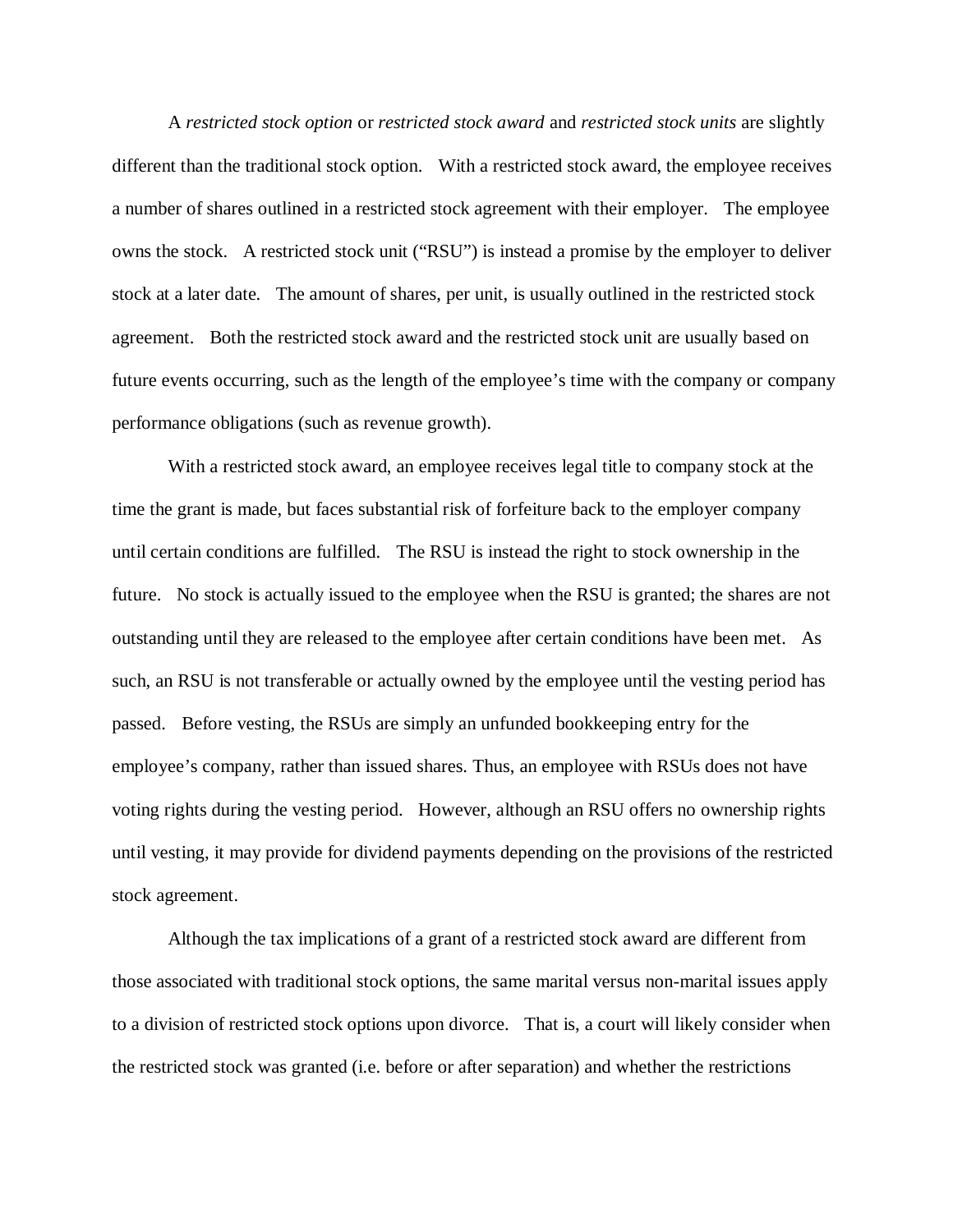lapsed before or after separation when determining the community share of such options. Sherry Chin, Employee Stock Options and Divorce, American Bar Association, Section of Family Law § X.A. However, because the employee actually owns a restricted stock award, some courts may ignore the forfeiture possibility and treat the stock as vested when allocating property. *Id*. Other courts will acknowledge the economic implications of restricted options and instead treat the stock like unvested stock options. *Id*.

Similarly, RSUs may be considered marital property if they were granted for services provided during the marriage. Darlys S. Harmon-Vaught, Restricted Stock Units and Divorce, Women Advisors Forum, 2011. However, if the RSU was instead issued for work which will be performed after the marriage, the RSU will be characterized as separate property. *Id*. It is thus essential to analyze the agreement awarding RSUs to determine how the award, or some portion thereof, relates to past or future services. If a court characterizes an RSU as marital property, it will then have to value such property, keeping in mind that the recipient of an RSU can't sell it until the units are vested or the contractually specified achievement level has been achieved. Moreover, because most agreements awarding RSUs do not allow an employee spouse to take receipt or ownership of restricted shares, a constructive stock trust document may need to be written to appoint the employee as a fiduciary of the RSU until the stock vests. *Id.* Once vested, the shares can be divided between the spouses, pursuant to court orders or a property settlement agreement. *Id*. Because RSUs are relatively new, a California court has yet to delineate a specific formula for division of such contingent stock upon divorce. However, given the popularity of RSUs, particularly in the aftermath of Facebook's award of RSUs to its employees, this issue will likely gain increased focus in future divorce cases.

By contrast, many California courts have considered the appropriate division of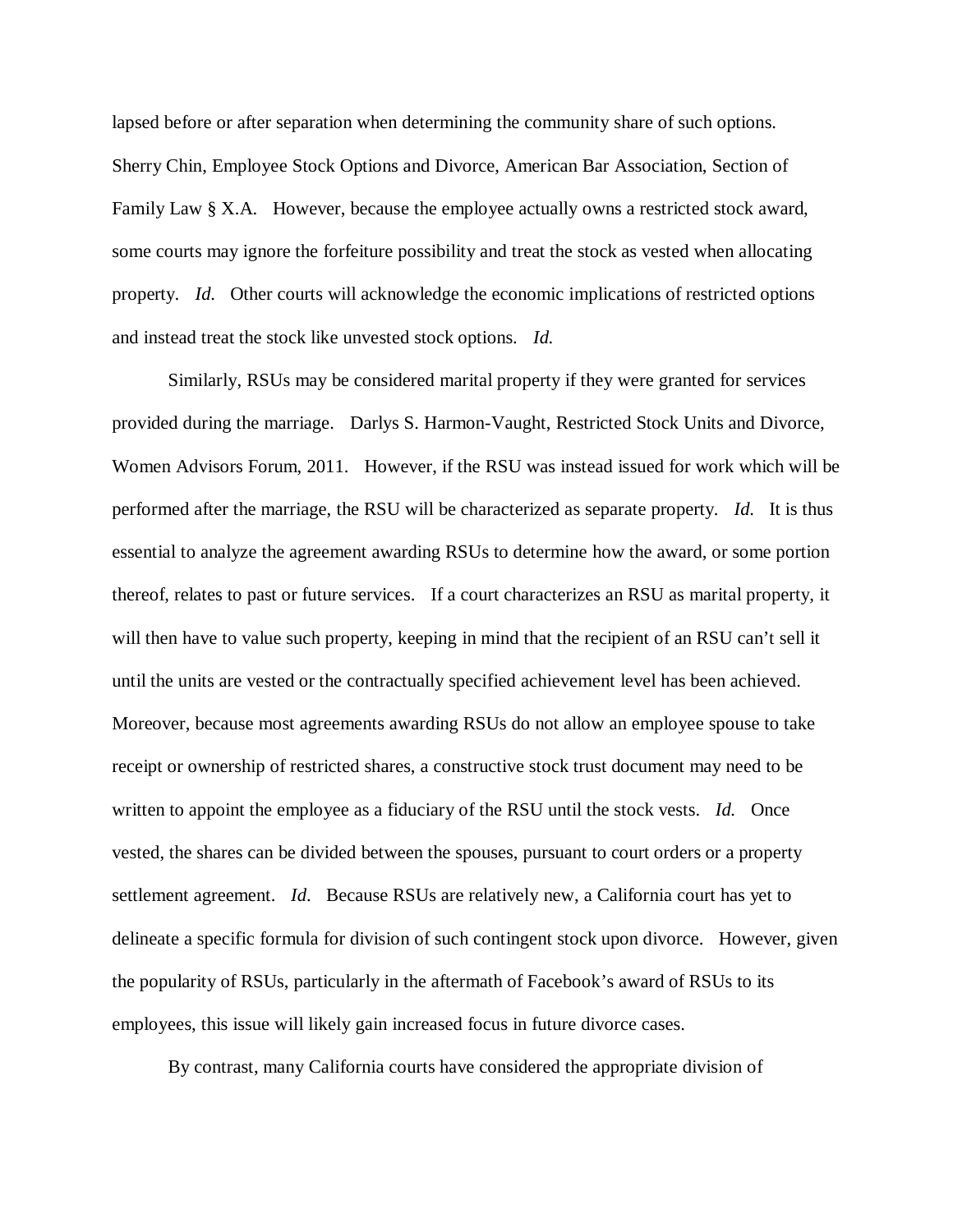traditional stock options upon divorce. In general, allocation of stock options upon divorce generally requires two steps. A court must first determine what portion of the option constitutes marital property, and must then decide the value to apply to this percentage. With respect to the first step, stock options both granted and vested during marriage generally constitute community property subject to allocation upon divorce. When stock options are granted during marriage but do not vest until after separation, some jurisdictions hold that the option is nothing more than an expectancy that is not subject to property division upon divorce. However, in California, stock options owned but not vested as of the date of separation may constitute community property to the extent such options are attributable to services rendered during marriage. See In re marriage of Brown (1976) 15 Cal. 3d 838, 844 (finding contractual rights to future benefits, though unvested and contingent, are property subject to allocation between community and separate interests). Similarly, options granted before, but vested during marriage, or granted after separation, but awarded for services rendered during the marriage, may also be subject to distribution.

 Notably, California courts have broad discretion to fashion any apportionment of interests that is equitable. When a trial court determines property contains both separate and community interests, allocation of such property may be accomplished by any method or formula that will achieve substantial justice. In re Marriage of Steinberger (2001) 91 Cal. App. 4th 1449, 1459. There is thus no precise formula employed to divide spousal stock options, and the community share (if any) of such options will necessarily depend on the circumstances of each case. However, because options are considered community property to the extent they are attributable to work performed during the marriage, California courts attempting to divide stock options have generally relied upon various versions of the "time rule." Though there is no